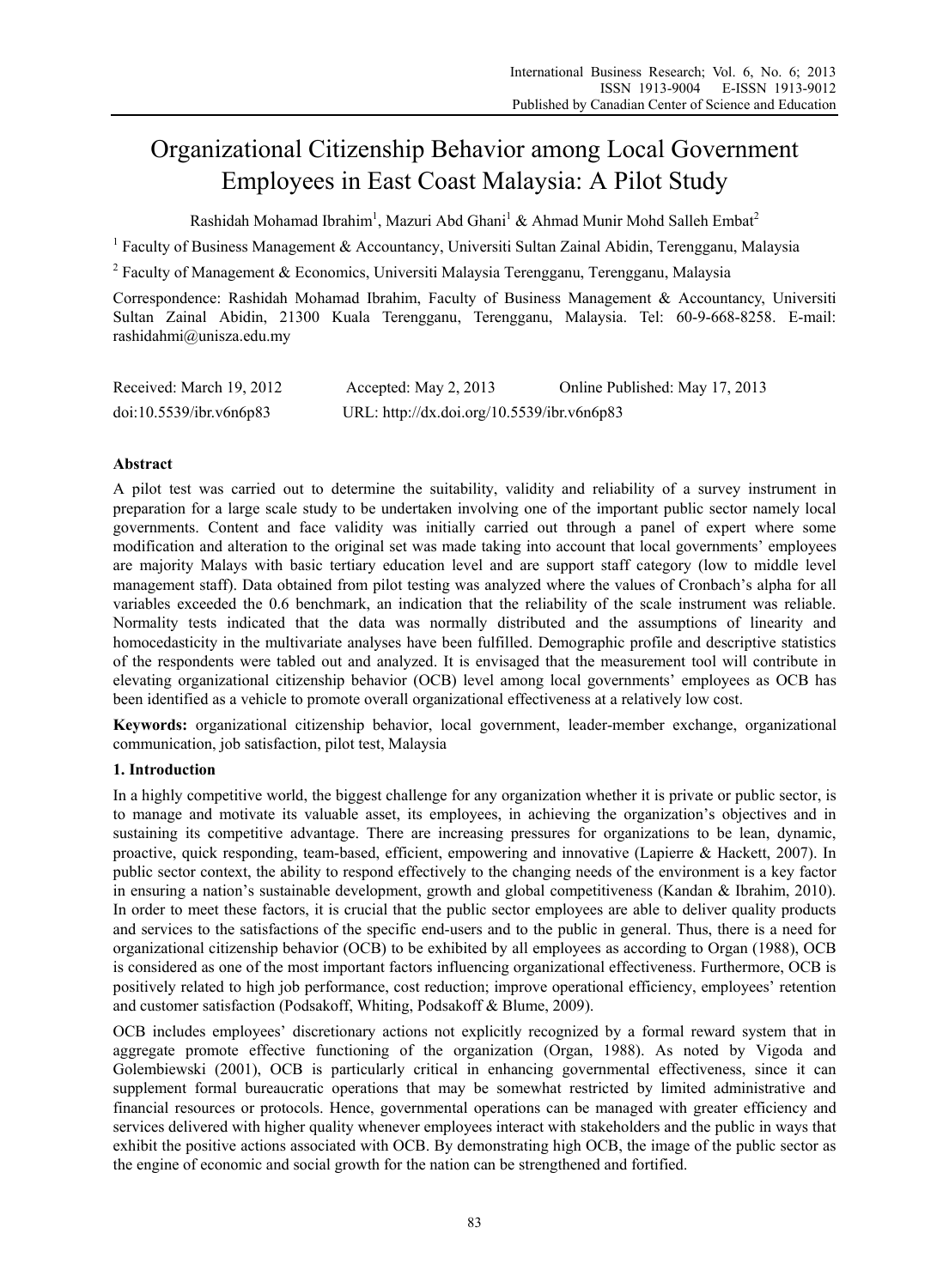Local Government, being the government's lowest tier after Federal and State governments, has become one of the most important agencies to drive the economic growth and social development of a particular district and its residents as they are managers of urban environments. However, their performance have been subjected to various criticisms and being barraged with questions and complaints directly via electronic and written media and tougher higher ups at the state and federal levels, suggesting the inefficiency and ineffectiveness of the local government management (Zaherawati, Zuriawati & Mohd Zool Hilme, 2010). Local governments have often been criticized for their poor services, bureaucratic, inefficient, wasteful, unresponsive and not citizen-friendly and the allegations of bribery and misuse of power were frequently raised by the public (Hazman & Kalianan, 2008; Danilah & Siti Nabiah, 2011). Hard evidence from 2009 to 2011 annual reports of Public Complains Bureau revealed that local government was among the highest number of complaints made by the public towards the public sector (Public Complaints Bureau).

In response to the high level of complaints filed against the local governments is the driving force behind undertaking this study. To this extent, three main factors have been identified that can promote the employees' OCB and they are leader-member exchange (LMX) which refers to the differential relationship between a leader and a subordinate, organizational communication which refers to the flow of communication and interactions among members in an organization and job satisfaction which refers to attitudes associated with the degree to which people like or dislike their job. Literature reviews of these variables of interest are elaborated in the ensuing section. Hence, the objectives of this study are to identify the relationship between LMX, organizational communication and job satisfaction towards enhancing OCB level among the local governments' employees.

The remainder of this paper is structured as follows where a literature review of the variables of interest are discussed follows by methodology incorporating description of the instruments being used and the procedures undertaken in pilot testing. Then, analysis and results arising from the pilot test shall be elaborated and discussion concludes this paper.

## **2. Literature Review**

A review of literature is undertaken to discuss and elaborate the main variables of interest namely OCB, organizational communication, LMX and job satisfaction. Besides that, an overview of local government setting is put forward to better understand the nature of this important government sector as the engine of growth of a particular district.

# *2.1 Local Government*

The Malaysian government is being structured into a three-tier government: the federal government being the upper or center government follows by state government and lastly the local government which is the lowest level government. According to Ministry of Housing and Local Government, local government is categorized into three levels of hierarchy namely city council for city centers, municipal council for larger towns and district council centers for small urban town. At present, there are 149 local governments which consist of 12 city councils, 39 municipal councils and 98 district councils of which 99 of them are located in Peninsular Malaysia, 24 located in Sabah and the balance 26 in Sarawak (Ministry of Housing and Local Government, 2012). The local government in Peninsular Malaysia follows the Local Government Act 1976 whereas Sabah and Sarawak (East Malaysia) follow their own respective Local Government Ordinances.

The local government, in general, is under the jurisdiction of the state government and the power of decision-making is transferred to the local government to administer in its respective area. The local government has the power to collect taxes and to create laws and rules as well as granting licenses and permits for any trade in their areas. Besides that, the local government has the responsibility to safeguard public health and sanitation, environmental protection and building controls, social and economic development and general maintenance functions of urban infrastructure within its jurisdiction (Hazaman & Kalianan, 2008).

## *2.2 Organizational Citizenship Behaviour*

OCB referred to some discretionary behavior of individuals' that are unrecognized by direct or explicit formal reward system and promotes the effective functioning of the organization in aggregate (Organ, 1988). OCB can enhance organizational performance because they lubricate the social machinery of the organization, reduce friction and increase efficiency (Bateman & Organ, 1983). Most OCB actions, taken singly, would not make a dent in the overall performance of the organization. The effect will be seen with the aggregate summation of OCB performed across time and across persons in the group, department and organizational levels (Organ, 1988). It is the behavior that are clearly observable by peers, supervisors or the public at large (Noormala & Syed Shah Alam, 2009). Murphy, Athanasou and King (2002) reiterated that OCB is vital to the survival of an organization, in the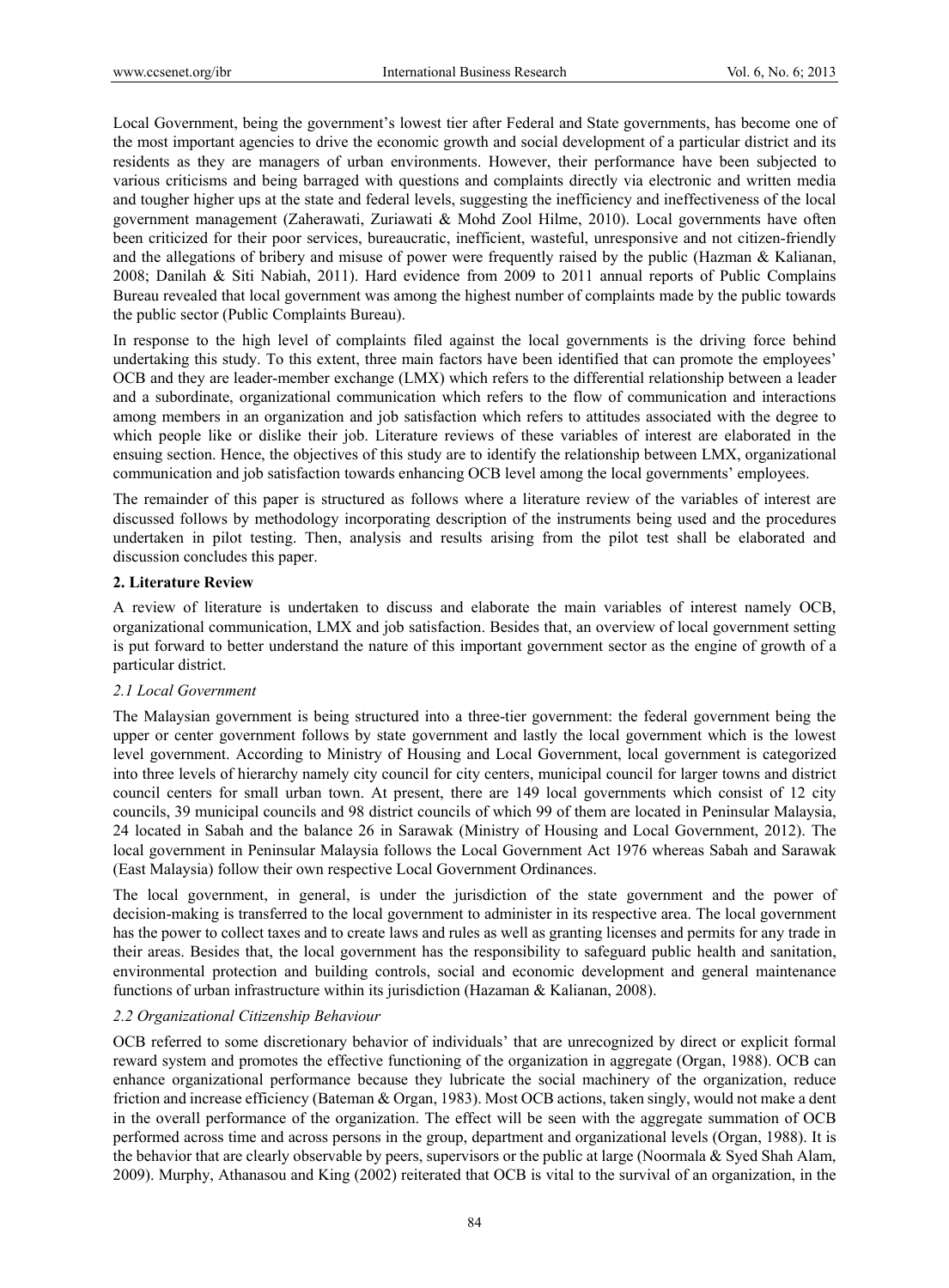sense that OCB can maximize efficiency and promote effective functioning of an organization. In other words, OCB is an employee's beneficial behaviors that leaders want but cannot require (Motowildo, 2000).

OCB has been recognized as a key factor for individual and organizational performance (LePine et al., 2002; Chughtai & Zafar, 2006; Chahal & Mehta, 2011). In general, organization with a higher degree of OCB leads to reduced absenteeism and turnover, increased employees' satisfaction and retention which subsequently lead to improved organizational performance and success and customers' satisfaction and loyalty.

## *2.3 Leader-Member Exchange and Organizational Citizenship Behavior*

LMX theory describes the relationship between a leader and a subordinate and how they influence each other in an organization and their interdependencies resulting in the formation of in-group and out-group (Yukl, 2006). As noted by Hui, Law & Chen (1999), subordinates with whom the leaders share valued resources such as time, information and personal support (in-group) tend to consistently perform OCB with passion as compared to those whose leaders adhere to contractually establish job roles (out-group). A study by Hackett, Farh, Song & Lapierre (2003) reported a meta-analysis mean correlation of 0.32 between LMX and overall OCB, leading them to conclude that OCB plays a key role in the reciprocal social exchange process of LMX. On the contrary, leaders' differential treatment towards the subordinates in the workplace can cause problems. A study by Zellars, Tepper & Duffy (2002) on the effect of differential treatment by leader towards the subordinates revealed that subordinates may withhold OCB in case of the supervisors are exploitative to the extent that the subordinates feel abused. Another damaging effect on the differential treatment by supervisors is that it may elicit workplace jealousy among subordinates or they may trigger different frequencies and patterns of communications among subordinates (Zellars et al., 2002).

The key to subordinates' involvement in OCB lies in the hands of the leaders. Obviously, the effectiveness and the willingness of subordinates in performing OCB are very much depended on the leadership effectiveness and the relationship being established. Thus, the relationship between leader and subordinate has been suggested to be one of the most important relationships for employees (Mazoni & Barsoux, 2002).

## *2.4 Organizational Communication and Organizational Citizenship Behavior*

Communication is one of the most dominant and important activities in an organization (Harris & Nelson, 2008). As defined by Berger (2008), organizational or internal communications refers to communications and interactions among members within an organization. Communication is vital for an organization since it is the vehicle of human interaction and the basis for its members to make sense of their organization, what it is and what it means. Organizational communication helps to motivate, build trust, create shared identity and spur engagement; it provides a way for individuals to express emotions, share hopes and ambitions and celebrate and remember accomplishments (Berger, 2008).

Communication takes places on three levels namely interpersonal, group and organizational communication (Berger, 2008). The first level is interpersonal or face-to-face communication between individuals which is a primary form of communication. The second level is through group-level communication which occurs in teams, units and interest group with the focus on information sharing, issue discussion, task coordination, problem solving and consensus building. The last level is the organizational-level communication which focuses on such matters as vision and mission, policies, new initiatives, organizational knowledge and performance (Berger, 2008). Communication can be formal which follows the formal structure of an organization or informal which is based on social relationships (Kandlousi, Ali & Abdollahi, 2010; Guffy, Rhoddes & Rogin, 2005) and can flow in downward, upward and cross-wise directions (Ayatse, 2005). Study by Ayatse and Ikyanyon (2012) provided evidence that organization communication is an important predictor of IT employees in Nigerian universities which implies that employees' citizenship behavior will be increased when they are satisfied with the communication channels and processes in the organization. Another study by Kandlousi, Ali and Abdollahi (2010) supported the findings that a relationship existed between OCB and organizational communication.

# *2.5 Job Satisfaction and Organizational Citizenship Behavior*

Job satisfaction as defined by Weiss, Dawis, England and Lofquist (1967) as the attitudes and viewpoints of workers regarding their jobs and the relevant environments including intrinsic and extrinsic satisfaction. Intrinsic job satisfaction originates from within individuals and has psychological value such as independence and achievement of job. Extrinsic satisfaction, on the other hand, is related to job itself such as salary and co-workers.

Numerous studies have shown that OCB and job satisfaction are positively related (Organ & Ryan, 1995; Le Pine, Erez & Johnson, 2002; Foote & Tang, 2008). Job satisfaction has been found to have positive relationship with job performance and OCB which in turn can help in reducing employees' absenteeism, turnover and psychological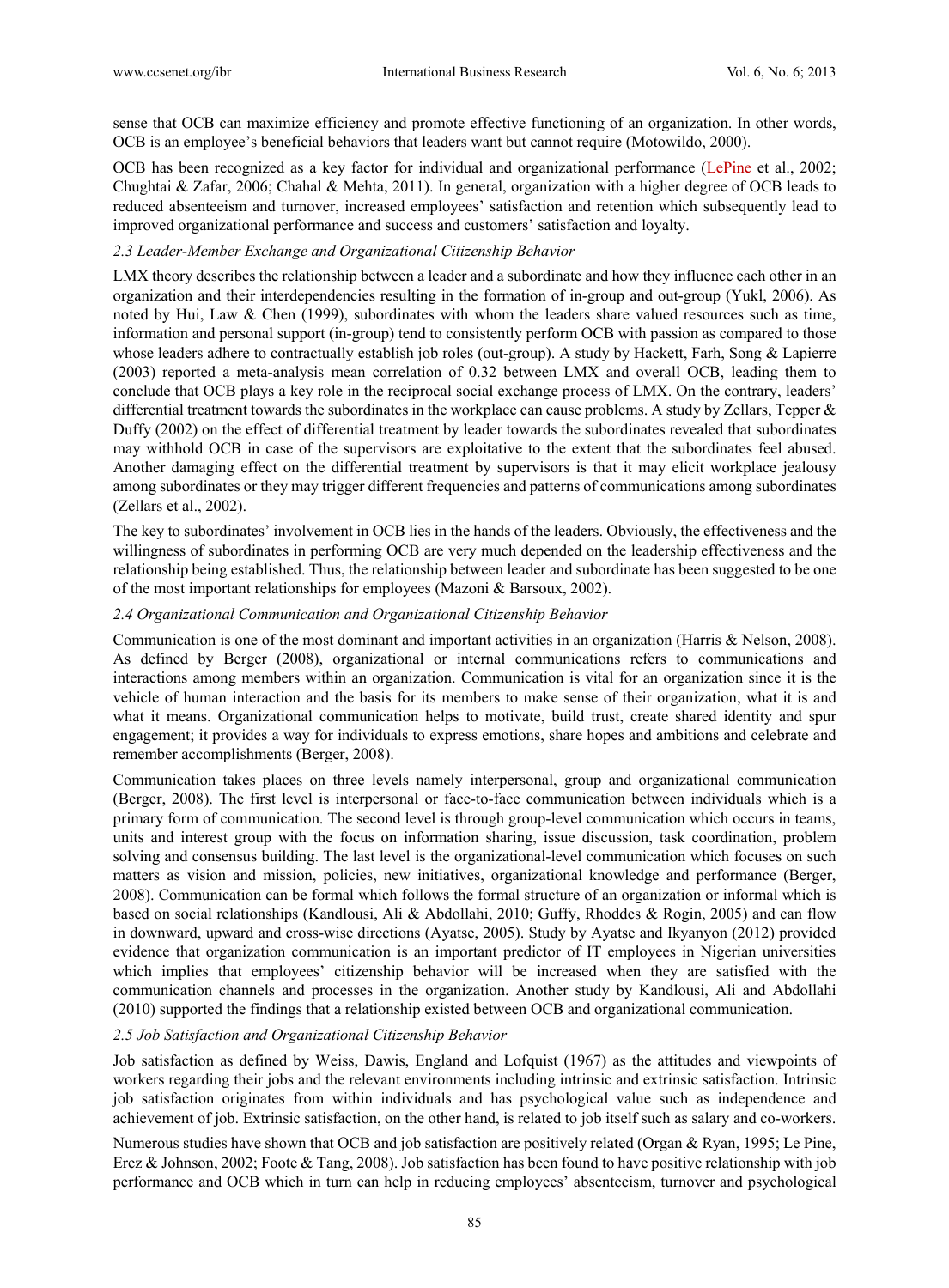stress (Chahal & Mehta, 2010). Foote & Tang (2008) found that job satisfaction and OCB were significantly correlated and the association between them becomes stronger when high team commitment moderated the relationship. A meta-analysis study by Harrison, Newman & Roth (2006) found support those employees holding negative attitudes (such as job satisfaction) were likely to reduce time and effort put into their jobs as well as their OCBs. Another study by Simons and Peterson (2000) revealed that relationship conflict causes tension and anxiety among employees which lowers the citizenship behavior and can harm team effectiveness and member's satisfaction about job.

## **3. Methodology**

In order to obtain a better understanding on the local government settings as well as in-depth knowledge of the variables of interest, extensive library searches, journal articles, newspaper articles including online databases were reviewed. Besides that, related websites such as portals of Ministry of Housing and Local Government and various local governments were accessed and referred to. In addition to secondary searches, visits to a few local governments were made to obtain first hand information on the nature, work procedure and policies where discussions with the staff were conducted. Their perceptions towards the concept of OCB being practiced in their organizations and the challenges faced by them in meeting the organizations' goals and the public expectations on quality service delivery were discussed.

## *3.1 Research Instruments*

The survey instruments used for this study are adapted from established instruments with proven reliability and validity. Since these instruments are originated from the West, they are translated to Malay language with some alteration and modification to suit with the respondents who are predominantly Malay, having a basic tertiary education level and worked in the support staff category. A close-ended survey instrument is the mode for collecting the data for this research. As the items in the survey instrument are targeted to measure the respondents' perceptions and attitudes, Likert-type scale is considered more appropriate and reliable (Alreck & Settle, 1995). Furthermore, a close-ended survey instrument would assist the respondents in answering these items which are mutually exclusive and collectively exhaustive (Sekaran & Bougie, 2010) and as suggested by Malhorta (2007) it is relatively easy to administer, very economical and efficient in reaching the target population. The survey instrument is divided into five parts: demographic information and four scales to measure OCB, LMX, organizational communication and job satisfaction using a five-point Likert scale ranging from strongly disagree to strongly agree. The measurements of each construct are discussed as follows:

## 3.1.1 Organizational Citizenship Behavior

This variable is assessed with 22-item scale developed by Podsakoff et al. (1990) based on the five dimensions proposed by Organ (1988) and they are altruism, conscientiousness, sportsmanship, courtesy and civic virtue. Podsakoff et al. (1990) reported a strong reliability coefficient ranging from 0.70 to 0.85. Le Pine, et al. (2002) in their review and meta-analysis stated that the scales developed by Podsakoff et al. (1990) has been used in numerous studies, thus perhaps making it the most utilized scale of OCB. A meta-analysis of OCB literature by Hoffman, Blair, Meriac and Woehr (2007) suggested that the operationalizations of OCB are best viewed as indicators of a general OCB factor. This recommendation was also supported by LePine et al. (2002) who reported that predictive relationships with the broader OCB criterion are as good as, or superior to, those with narrower dimensional criteria. Thus, for this study, the latent construct is used in measuring the OCB level among the local governments' employees.

## 3.1.2 Leader-Member Exchange

The scale developed by Liden and Maslyn (1998) is chosen for this study as it has broader domain coverage and better reflects the subordinate's evaluation of the relational characteristics and qualities of the supervisor – subordinate relationship than do other uni-dimensional measures of LMX (Wang, Law, Hackett, Wang & Chen*,*  2005). Furthermore, Liden, Wayne and Sparrowe (1997) contended that in order to capture the complexity of LMX, the multidimensional construct would be better to gauge the exchange relationship between individuals. The four dimensions as categorized by Liden and Maslyn (1998) are affect (mutual affection members of the dyad have for each other based on interpersonal attraction), contribution (perception of the current level of work-oriented activity each member of the dyad puts forth), loyalty (expression of social support among each member of the dyad) and professional respect (perception of each member of the dyad has built a reputation of work-related activity). A confirmatory factor analysis with AMOS 5.0 of the four-dimensional structure of LMX showed that the four-factor model fitted the data reasonably well with coefficients alpha ranged from 0.80 to 0.92 (Ansari, Kee & Aafaqi, 2007).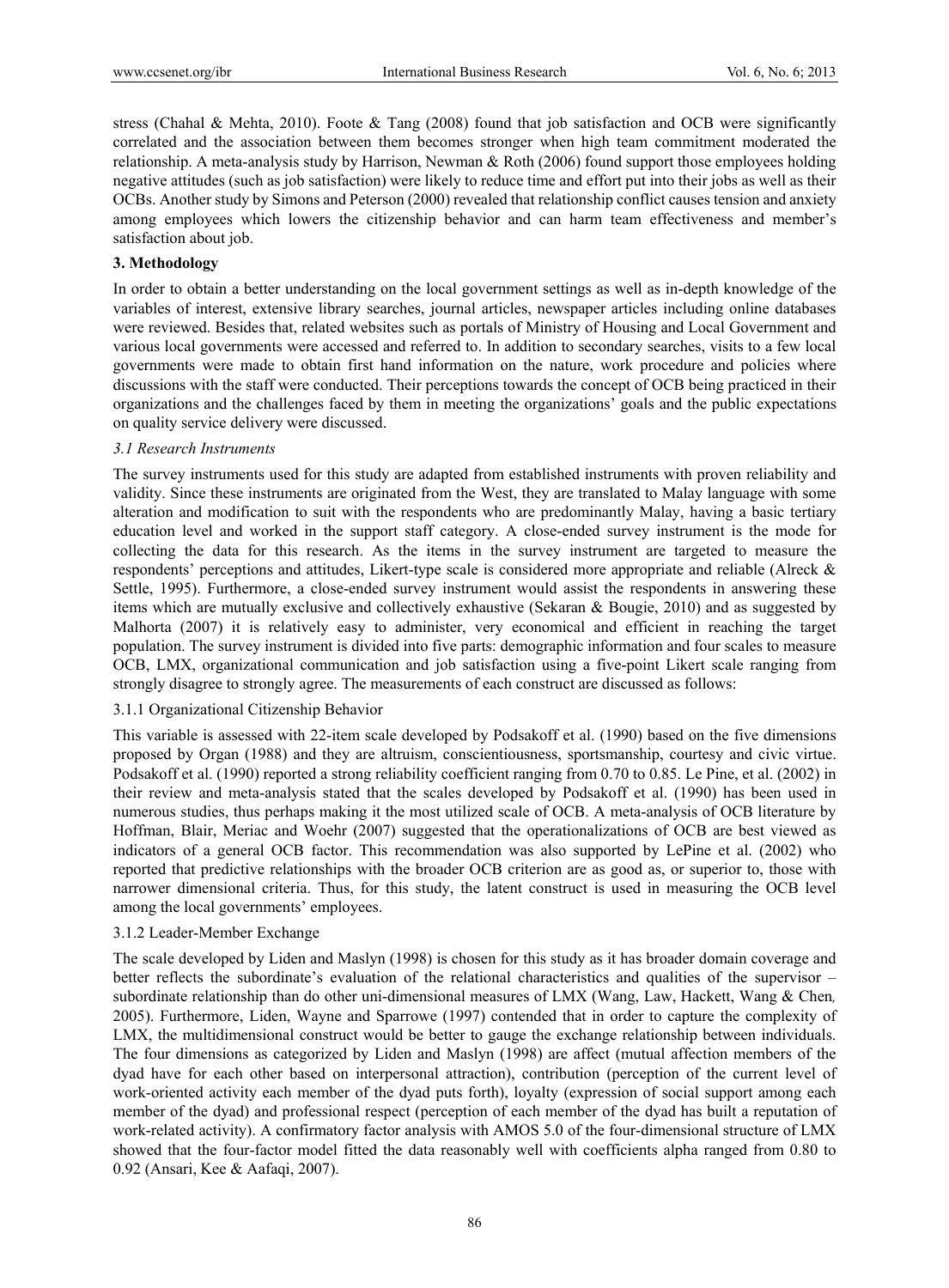## 3.1.3 Organizational Communication

Communication Satisfaction Questionnaires (CSQ) developed by Downs and Hazen (1977) with seven dimensions is chosen for this study to assess employee satisfaction with internal communication. Downs & Hazen (1977) reported a 0.94 test-retest reliability coefficient for CSQ. Gray & Laidlaw (2004) commented that the said questionnaires is one of the most comprehensive instruments available because it assesses the direction of information flow, the formal and informal channels of communication, relationships with various members in the organization, and the forms of communication. For this study, seven dimensions developed by Downs and Hazen (1977) shall be grouped into three categories: interpersonal contexts which comprises of personal feedback and supervisory communication, group contexts which comprises of co-worker communication and organizational integration and organizational context which comprises of corporate communication, communication media and media quality (Mueller & Lee, 2002).

## 3.1.4 Job Satisfaction

The short version of the Minnesota Satisfaction Questionnaire (MSQ) developed by Weiss, et al. (1967) is used to measure the individual's satisfaction with different aspects of the work environment. Consisting of 20-items, the MSQ short version has reported a strong reliability with coefficient alpha values within the range from 0.85 to 0.91 (Field, 2003). Based on the recommendation by Hancer and George (2003), the latent construct is used in measuring the overall level of satisfaction score.

## *3.2 Content and Face Validity*

The translated survey instruments underwent content and face validity to ensure that the survey instrument measures what is supposed to measure (Hair, Black, Babin & Anderson, 2010). The process involved consulting a small sample of typical respondents and/or panel of expert to pass judgement on the suitability of the items selected to measure the constructs (Sekaran & Bougie, 2010). In undertaking the process, pre-testing was conducted where the survey instruments were distributed to six lecturers (of which two were PhD scholars and were familiar with the environmental context of the proposed study) and four government employees. The objectives of pre-testing the survey instrument were to get their feedback regarding the content and layout of the questionnaire, to investigate the adequacy of the items being measured, to check on the clarity and also to estimate the time needed to answer the survey instrument. Based on the feedback and recommendations obtained, a number of questions were re-phrased to enhance the understandability of the survey instrument taking into account that the majority of the respondents have basic tertiary education level. Furthermore, those items that carry double meanings are separated and split into single item so as to avoid confusion. The improved/revised version of the survey instrument was ready to be pilot tested under an administered environment.

# *3.3 Pilot Test*

The main purpose of the pilot test is to test the survey instrument on a small sample of respondents where it can be considered to be like "a dress rehearsal" where a small scale trial of the study is conducted prior to the full scale study (Gaye, Mills & Airasian, 2006). Conducting a pilot test is important in order to make an assessment on the suitability, reliability and appropriateness of the data collection instruments and to further improve the survey procedures (Sidek, 2000). Besides that, pilot testing would enable the researcher to anticipate and adjust to potential drawbacks during the full scale research to be undertaken.

As part of an ongoing project and in line with the recommendation by Malhorta (2007), the sample size of the pilot study is small around 15 to 30 respondents. The pilot test was conducted under an administered situation where 32 respondents from one unit in Majlis Bandaraya Kuala Terengganu (city council) were invited to participate. These respondents were considered the target group in term of job description and structure and these criteria should be similar to the actual research to be conducted. A brief explanation was given to the respondents informing them on the objectives of the study so that they would have a clear understanding of what were expected from them. Assurance was also given to them that their responses would be make confidential and were used for the exclusive purpose of this study only. The pilot test was being administered personally and as such any ambiguities were clarified on the spot. Besides that, any suggestions made by the respondents to further improve the survey instruments were taken in consideration. An average time between 20 to 25 minutes was taken by the respondents to complete the survey.

# **4. Data Analysis and Results**

This data collected was keyed-in and analyzed using SPSS version 19 for windows. A number of analyses were carried out in this pilot study which includes descriptive statistics, frequency distribution and reliability test.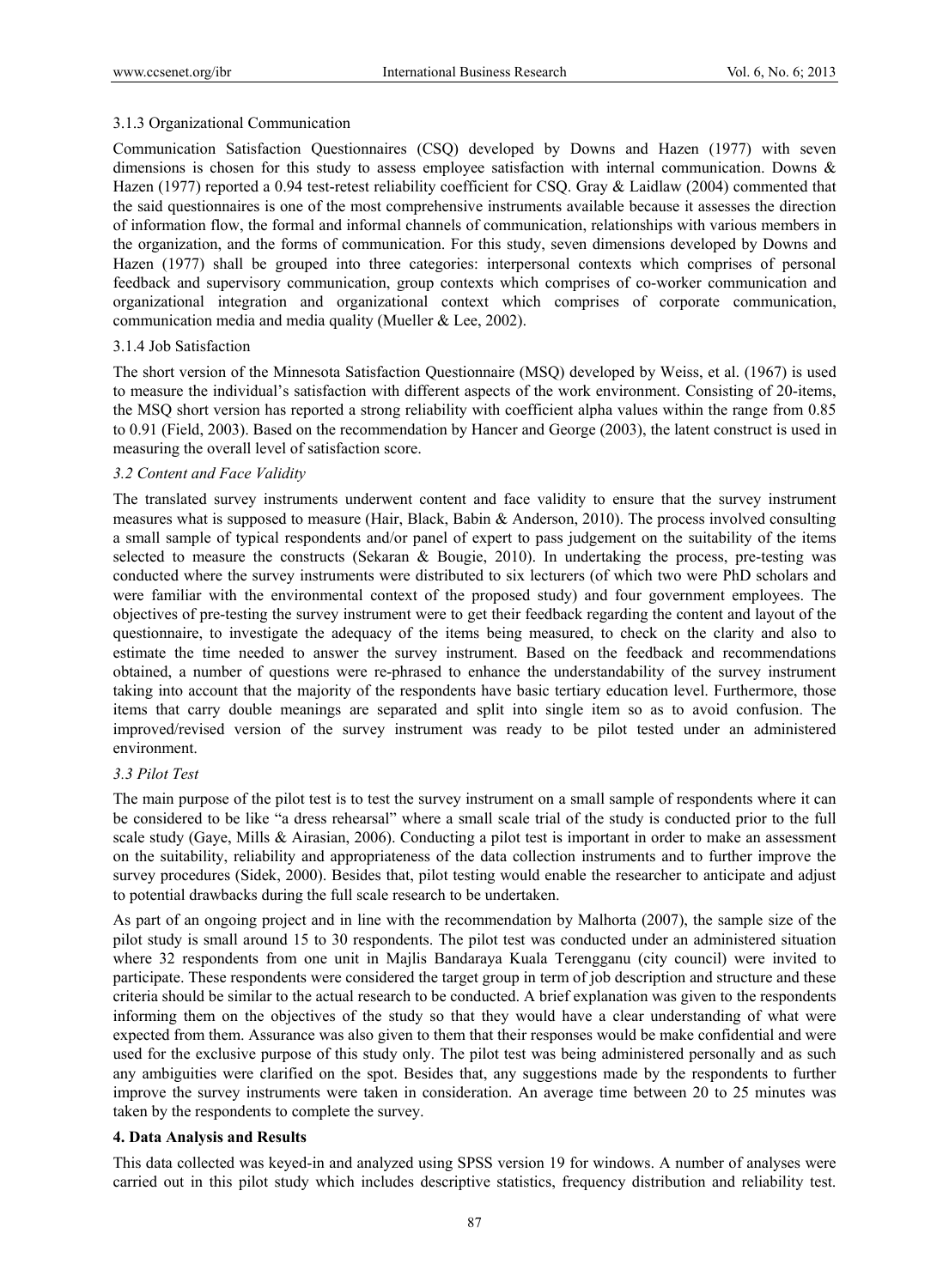Besides that, normality test, linearity and homocedasticity test were conducted in meeting the assumption in multivariate analysis (Hair et. al, 2010).

## *4.1 Profiles of Respondent*

Out of 32 respondents, male dominated the sample with 65.6% compared to the female counterpart of 34.4%, with all of them were Malays. 93.8% of the respondents were from the support staff category (low to middle level management) which is typical of a local government with the support staff category dominating the workforce. Majority of the respondents (84.4%) have completed their tertiary level of education and in commensurate with their attained level of education, most of them (90.6%) earned a monthly income bracket of RM1000 to RM3000. As the local government is a state owned agency and a close service organization, 78.1% of the respondents have worked for more than 10 years out of which 40.6% has been in the same organization for more than 21 years. In terms of their immediate supervisors, most of them have a male supervisor (75%) and the majority of them (53.1%) have worked with the current supervisor for less than five years which gave an indication that job rotation being practiced in the said organization.

| Items                                    | Frequency ( $N = 32$ ) | Percentage (%) |
|------------------------------------------|------------------------|----------------|
| Gender                                   |                        |                |
| Male                                     | 21                     | 65.6           |
| Female                                   | 11                     | 34.4           |
| Age                                      |                        |                |
| Less than 25 years                       | $\mathbf{1}$           | 3.1            |
| $26 - 35$ years                          | $\sqrt{4}$             | 12.5           |
| $36 - 45$ years                          | 11                     | 34.4           |
| 46 years and above                       | 16                     | 50.0           |
| Race                                     | 32                     | 100            |
| Monthly Income                           |                        |                |
| RM1000 - RM2000                          | 16                     | 50.0           |
| RM2001 - RM3000                          | 13                     | 40.6           |
| RM3001 - RM4000                          | $\overline{2}$         | 6.3            |
| RM4000 and above                         | $\mathbf{1}$           | 3.1            |
| Service category                         |                        |                |
| Support I                                | 20                     | 62.5           |
| Support II                               | $10\,$                 | 31.3           |
| Professional and Administrative          | $\sqrt{2}$             | 6.2            |
| Education qualification                  |                        |                |
| Higher School Certificate and below      | 27                     | 84.4           |
| Certificate                              | $\overline{2}$         | 6.3            |
| Diploma                                  | $\mathbf{1}$           | 3.1            |
| Bachelor's Degree and above              | $\overline{c}$         | 6.2            |
| Years of service                         |                        |                |
| Less than 5 years                        | $\overline{3}$         | 9.4            |
| $5 - 10$ years                           | $\overline{4}$         | 12.5           |
| $11 - 15$ years                          | $\overline{4}$         | 12.5           |
| 16 - 20 years                            | 8                      | 25.0           |
| 21 years and above                       | 13                     | 40.6           |
| Gender of current supervisor             |                        |                |
| Male                                     | 24                     | 75.0           |
| Female                                   | 8                      | 25.0           |
| Years of service with current supervisor |                        |                |
| Less than 5 years                        | 17                     | 53.1           |
| $5 - 10$ years                           | 11                     | 34.3           |
| $11 - 15$ years                          | $\overline{c}$         | 6.3            |
| More than 15 years                       | $\overline{c}$         | 6.3            |

Table 1. Demographic profile of respondents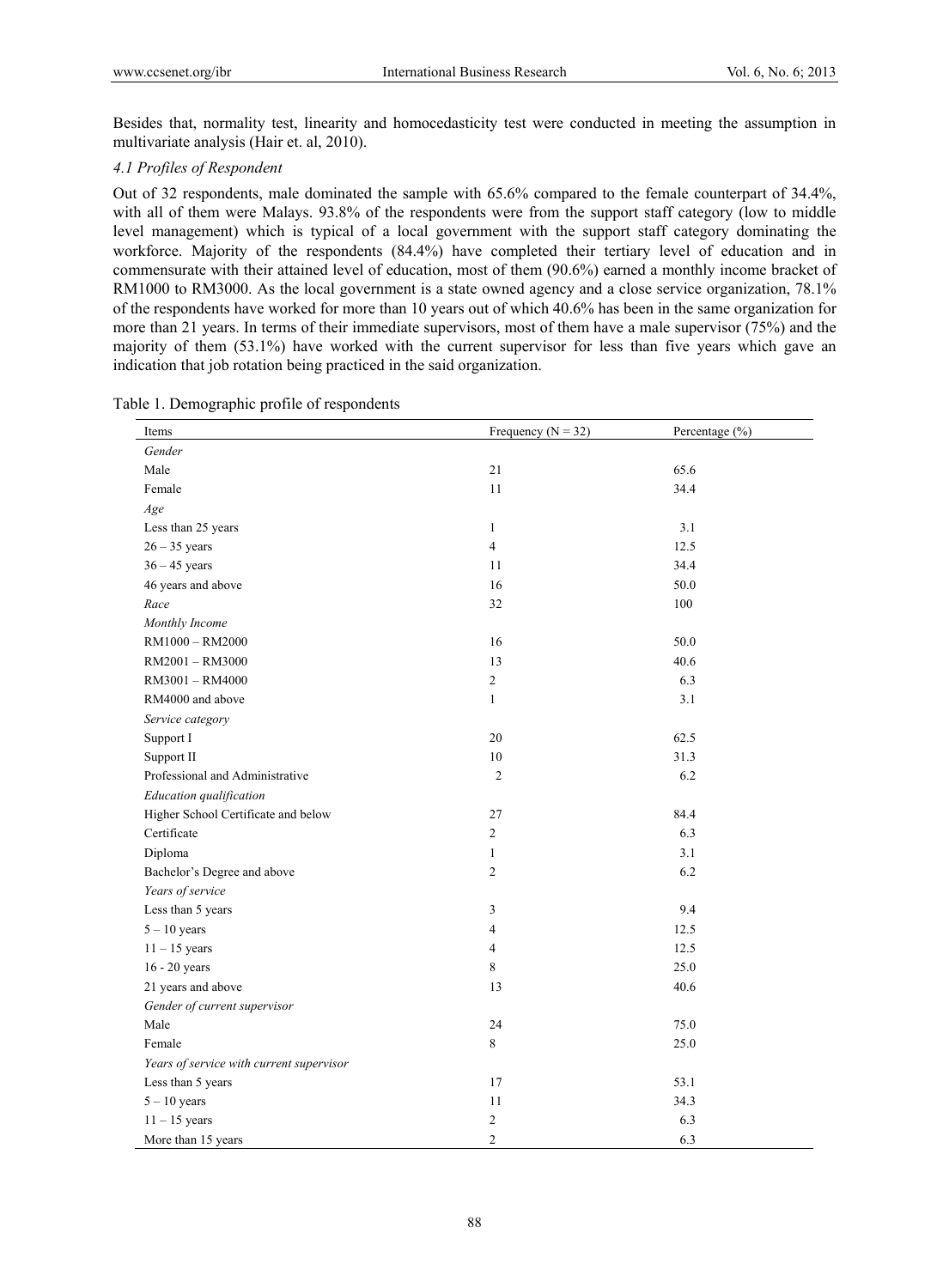## *4.2 Descriptive Statistics*

Table 2 revealed that the respondents have rather high inclinations towards all variables of interest with all of them were above their respective midpoints (Sekaran & Bougie, 2010). It is worth noting that loyalty dimension of LMX scored the lowest mean score of 3.52. Cross reference to the demographic profiles clearly shown that the majority of the respondents (53.1%) has worked with the current supervisor for a period of less than 5 years where the feature of loyalty has yet to be established. In terms of the main variable under study, OCB garnered the highest mean score of 3.94. Again cross referencing to the demographic profile revealed that the majority of the respondents (78.1%) have spent their working life in the same organization where the majority of them have worked for a period exceeding 10 years. Thus, some elements of OCB have been embedded among the respondents themselves throughout the years they work together in the same organization.

| Table 2. Descriptive statistics |
|---------------------------------|
|---------------------------------|

| Construct ( $N = 32$ )              | Mean | <b>Standard Deviation</b> |
|-------------------------------------|------|---------------------------|
| Organizational Citizenship Behavior | 3.94 | 0.49                      |
| Leader-Member Exchange              | 3.91 | 0.58                      |
| Affect                              | 4.11 | 0.67                      |
| Loyalty                             | 3.52 | 0.84                      |
| Contribution                        | 3.78 | 0.76                      |
| Professional Respect                | 4.24 | 0.66                      |
| Organizational Communication        | 3.80 | 0.56                      |
| Interpersonal                       | 3.78 | 0.67                      |
| Group                               | 3.75 | 0.56                      |
| Organizational                      | 3.84 | 0.63                      |
| Job Satisfaction                    | 3.90 | 0.62                      |

## *4.3 Reliability Test*

The most popular test of inter-item consistency reliability is Cronbach's alpha coefficient where it indicates the extent to which an instrument is error free, consistent and stable across time and also across the various items in the scale (Sekaran & Bougie, 2010). Hence, the Cronbach alpha coefficient test was employed to measure the internal consistency of the instruments used and the coefficient alpha of these variables were reported in Table 3.

|  |  |  |  | Table 3. Cronbach's coefficient alpha of the variables |
|--|--|--|--|--------------------------------------------------------|
|--|--|--|--|--------------------------------------------------------|

| Construct                           | Dimension            | No. of Items | Cronbach's Alpha |
|-------------------------------------|----------------------|--------------|------------------|
| Organizational Citizenship Behavior | Latent               | 22           | 0.888            |
| Leader-Member Exchange (LMX)        | Affect               | 3            | 0.775            |
|                                     | Lovalty              | 3            | 0.682            |
|                                     | Contribution         | 3            | 0.787            |
|                                     | Professional respect | 3            | 0.858            |
| Organizational Communication        | Interpersonal        | 10           | 0.884            |
|                                     | Group                | 10           | 0.812            |
|                                     | Organizational       | 13           | 0.903            |
| Job satisfaction                    | Latent               | 20           | 0.941            |

As shown in Table 3, the Cronbach alpha test showed values ranging from a low of 0.682 (loyalty dimension of LMX construct) to a high of 0.941 (job satisfaction construct). These findings were in line with the benchmark suggested by Hair, et al. (2010) where coefficient of 0.60 is regarded to have an average reliability while coefficient of 0.70 and above indicates that the instrument has a high reliability standard. Although most researchers generally considered an alpha value of 0.70 as the acceptable level of reliability coefficient, lower coefficient is also acceptable (Nunnally, 1978; Sekaran & Bougie, 2010). Thus, it can be concluded that data collected from the pilot study were reliable and have obtained the acceptable level of internal consistency. Hence, items in the loyalty dimension of LMX construct were retained as the alpha value of 0.682 was not that much lower that would create a problem in the generalizability of the questionnaire. Therefore, all items were included in the survey instrument and shall be used in the coming full scale research.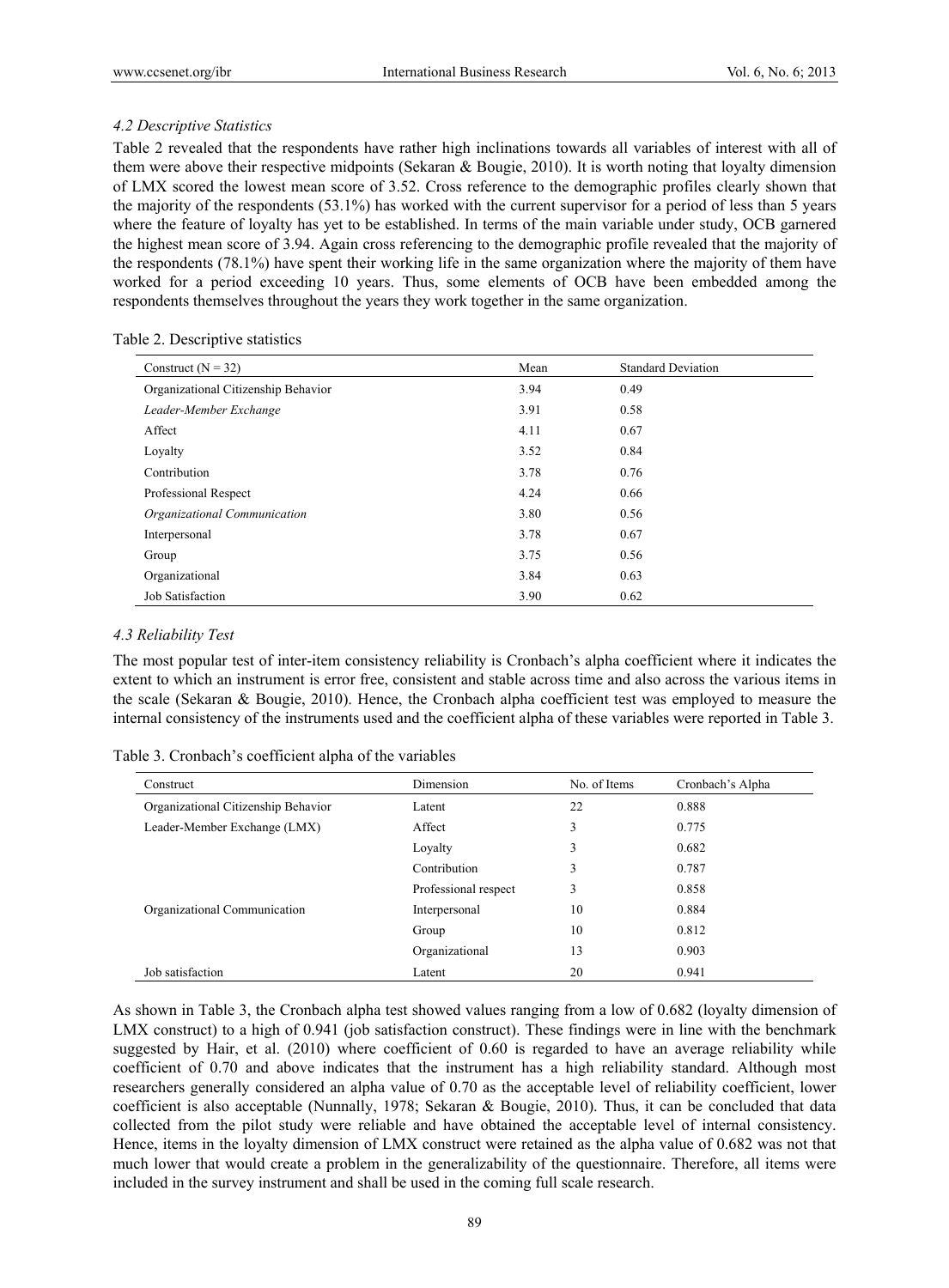#### *4.4 Normality Test*

An inspection from the regression standardized residual histogram (Figure 1) revealed that the data is normally distributed. In addition, the regression standardized residual (Figure 2) was also found to be normally distributed whereby the observed and expected values were found along the line, without any significant departures from it. Another approach that can be used to test the normality distribution is by examining the skewness and kurtosis values. Skewness is used to measure the symmetry of a distribution while kurtosis is used to measure the peakness or flatness of a distribution (Tabachnick and Fidell, 2007). Based on the results, the values of skewness and kurtosis revealed that the data was normally distributed where the skewness values was in the range of -1.691 to 0.054. The value for kurtosis, on the other hand, was in the range of -1.391 to 5.625 well below the threshold of  $+/- 10$ .



Figure 1. Regression standardized residual histogram



Figure 2. Normal P-P plot of regression standardized residual

## *4.5 Linearity and Homocedasticity Tests*

As evidence from residual scatter plot (Figure 3) there is no clear relationship between the residuals and the predicted value of the dependent variable, indicating that linearity between them. Furthermore, the variance of residuals is considered to be equal or same for all predicted value of dependent variable which provided support of homocedasticity. Therefore, the assumptions of linearity and homocedasticity in the multivariate analyses have been fulfilled.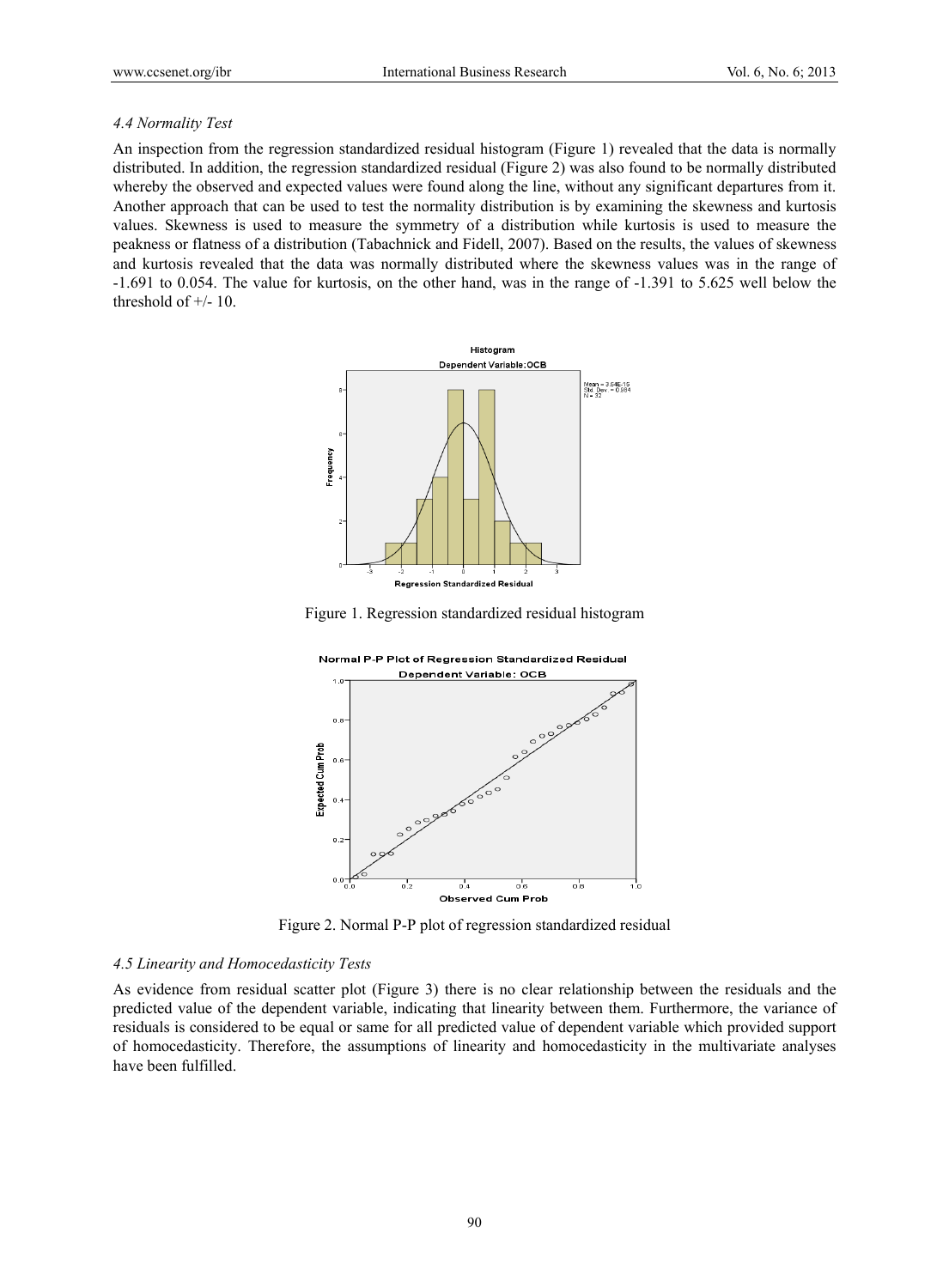

Figure 3. Scatter plot for linearity and homocedasticity

#### **5. Conclusion**

In conclusion, the survey instrument tested in this pilot study was reliable and valid based on a small sample size of 32 respondents. Analysis from the data revealed that Cronbach's alpha values indicated good measurement of reliability with all variables exceeded the 0.6 benchmark. Normality test using histogram and regression standardized residual (normal P-P plot) revealed that the data was normally distributed. Skewness and kurtosis analyses further indicated that the data was normal. Scatter plot provided evidence that assumptions of linearity and homocedasticity in multivariate analyses have been met. Demographic profile and descriptive statistics of the respondents were tabled out and analyzed.

The usefulness of this research tool in determining the effect of LMX, organizational communication and job satisfaction in promoting OCB among local governments' employees will be uncovered after the full scale study is carried out using a larger sample size covering local governments throughout Malaysia. More statistical analysis like t-test, analysis of variance, correlation analysis and regression analysis will be deployed to meet the objectives of this study.

#### **Acknowledgements**

The study is funded by Universiti Sultan Zainal Abidin under the university research grant and the authors would like to express their appreciations accordingly.

#### **References**

Alreck, P. L., & Settle, R. B. (1995). *The survey handbook* (2nd ed.). Boston: Irwin.

- Ansari, M. A., Kee, M. H., & Aafaqi, R. (2007). Leader-member exchange and attitudinal outcomes: role of procedural justice climate. *Leadership & Organization Development Journal*, *28*(8), 690-709. http://dx.doi.org/10.1108/01437730710835443
- Ayatse, F. A. (2005). *Management Information System: A global perspective.* Makurdi: Oracle.
- Ayatse, F. A., & Ikyanyon, D. N. (2012). Organizational communication, job stress and citizenship behavior of IT employees in Nigerian universities. *Journal of Business Administration Research, 1*(1), 99-105. http://dx.doi.org/10.5430/jbar.v1n1p99
- Bateman, T. S., & Organ, D. W. (1983). Job satisfaction and the good soldier: The relationship between affect and employee citizenship. *Academy of Management Journal*, *26*, 587-595. http://dx.doi.org/10.2307/255908
- Berger, B. K. (2008). Employee / Organizational communication. *Institute of Public Relations*, *15*, 1-15.
- Chahal, H., & Mehta, S. (2011). Antecedents and consequences of Organizational Citizenship Behavior: A conceptual framework in reference to health care sector. *Journal of Services Research, 10*(2), 25-44.
- Chughtai, A. A., & Zafar, S. (2006). Antecedents and consequences of Organizational commitment among Pakistani university teachers. *Applied HRM Research, 11*(1), 39-64.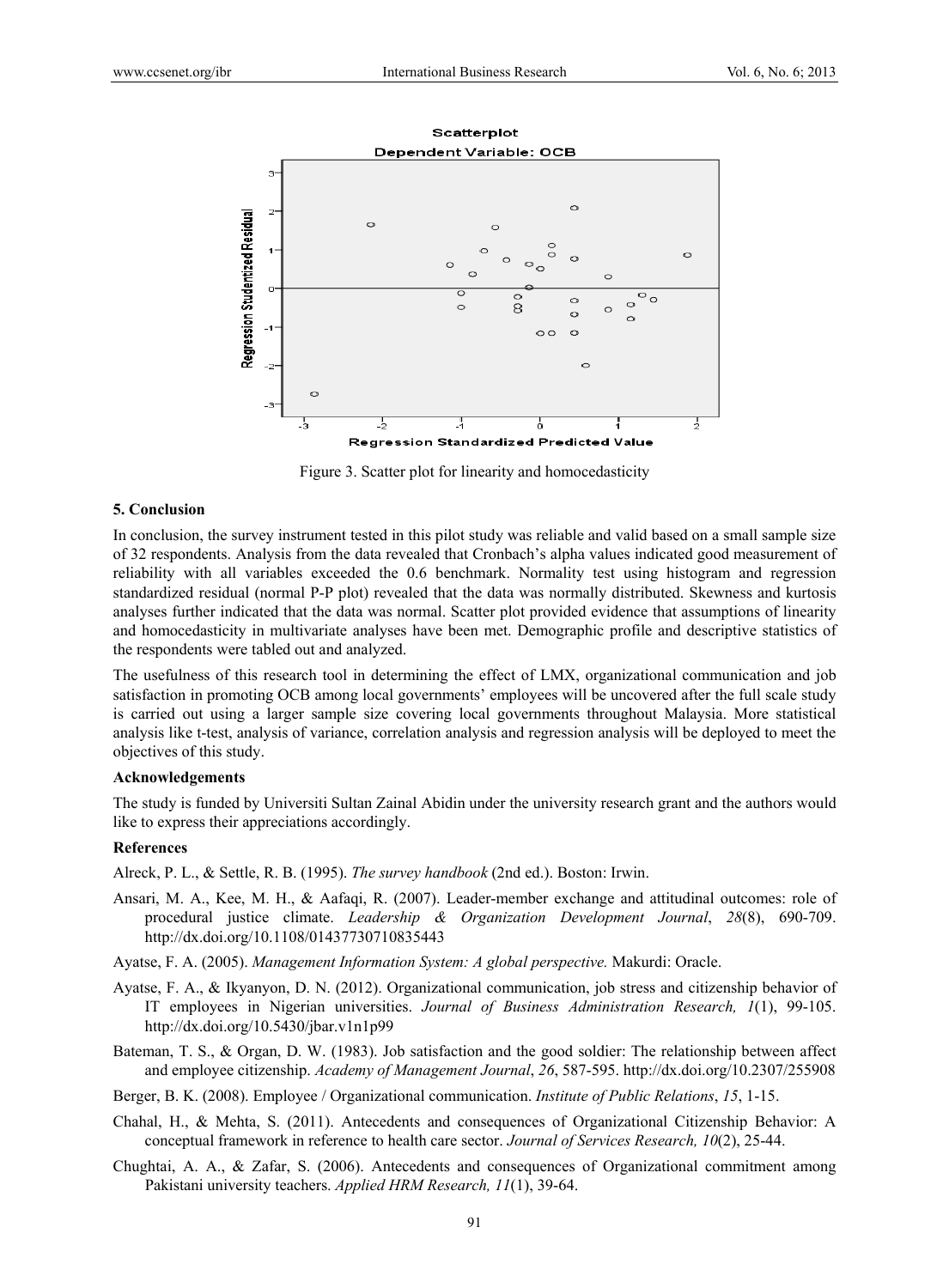- Danilah, S., & Siti Nabila, A. K. (2011). Accountability practice at local government of Malaysia. *2nd International Conference on Business and Economics Research Proceeding*.
- Downs, C., & Hazen, M. (1977). A factor-analytic study of communication satisfaction*. Journal of Business Communication, 14*(3), 63-74. http://dx.doi.org/10.1177/002194367701400306
- Field, A. (2003). *Discovering statistics using SPSS for windows* (1st ed.). London: Sage Publication.
- Foote, D. A., & Tang, L. P. (2008). Job satisfaction and organizational citizenship behavior. Does team commitment make a difference in self-directed teams? *Management Decisions*, *46*(6), 933-947. http://dx.doi.org/10.1108/00251740810882680
- Gaye, L. R., Mills, G. E., & Airasian, P. (2006). *Educational research: Competencies for analysis and applications* (8th ed.). Uppersaddle River, new Jersey: Pearson Educational International Inc.
- Gray, J., & Laidlaw, H. (2004). Improving the measurement of communication satisfaction. *Management Communication Quarterly*, *17*(3), 425-448. http://dx.doi.org/10.1177/0893318903257980
- Guffy, M. E., Rhoddes, K., & Rogin, P. (2005). *Business communications.* Toronto: South-Western.
- Hackett, R. D., Farh, J. L., Song, L. J., & Lapierre, L. M. (2003). LMX and Organizational citizenship behavior: Examining the links within and across Western and Eastern samples. In Grean G. B. (Ed.), *Dealing with diversity: The Series* (pp. 219-264).
- Hair, J. F., Black, W. C., Babin, B. J., & Anderson, R. E. (2010). *Multivariate data analysis: A global perspective.* London: Pearson.
- Hancer, M., & George, T. R. (2003). Job satisfaction of restaurant employees: an empirical investigation using Minnesota Satisfaction Questionnaire. *Journal of Hospitality & Tourism Research, 27*(1), 95-100. http://dx.doi.org/10.1177/1096348002238882
- Harris, T. E., & Nelson, M. D. (2008). *Applied organizational communication: Theory and practice in global environment.* New York: Lawrence Erlbaum.
- Harrison, D. A., Newman, D. A., & Roth, P. L. (2006). How important are job attitudes? Meta-analysis comparisons of integrative behavioral outcomes and time sequences. *Academy of Management Journal, 49*, 305-325. http://dx.doi.org/10.5465/AMJ.2006.20786077
- Hazaman, S. A., & Kalianan, M. (2008). From customer satisfaction to citizen satisfaction: Rethinking Local Government Service Delivery in Malaysia. *Asian Social Science*, *4*(11), 87-92.
- Hoffman, B. J., Blair, C. A., Meriac, J. P., & Woehr, D. J. (2007). Expanding the Criterion Domain? A Quantitative Review of OCB Literature. *Journal of Applied Psychology, 92*(2), 555-556. http://dx.doi.org/10.1037/0021-9010.92.2.555
- Hui, C., Law, K. S., & Chen, Z. X. (1999). A structural equation model of the effects of negative affectivity, leader-member exchange and perceived job mobility on in-role and extra role performance: A Chinese case. *Organizational Behavior and Human Decision Process*, *77*, 3-21. http://dx.doi.org/10.1006/obhd.1998.2812
- Kandan, P., & Ibrahim, A. (2010). A correlation study of leader-member exchange and organizational citizenship behavior in a public sector organization. *Journal of Global Business and Economics, 1*(1), 62-78.
- Kandlousi, N. S., Ali, A. J., & Abdollahi, A. (2010). Organizational Citizenship Behavior in concern of communication satisfaction: the role of formal and informal communication. *International Journal of Business and Management*, *5*(10), 51-61.
- Lapierre, L. M., & Hackett, R. D. (2007). Trait conscientiousness, LMX, job satisfaction and organizational citizenship behavior: a test of an integrative model. *Journal of Occupation and Organization Psychology*, *80*(3), 539-554. http://dx.doi.org/10.1348/096317906X154892
- LePine, J. A., Erez, A., & Johnson, D. E. (2002). The nature and dimensionality or organizational citizenship behavior: a critical review and meta-analysis. *Journal of Applied Psychology, 87,* 52-65. http://dx.doi.org/10.1037/0021-9010.87.1.52
- Liden, R. C., & Maslyn, J. M. (1998). Multidimensionality of leader-member exchange: An empiricial assessment through scale of development. *Journal of Management*, *24*(1), 43-72. http://dx.doi.org/10.1177/014920639802400105
- Liden, R. C., Wayne, S. J., & Sparrowe, R. T. (1997). An examination of the mediating role of psychological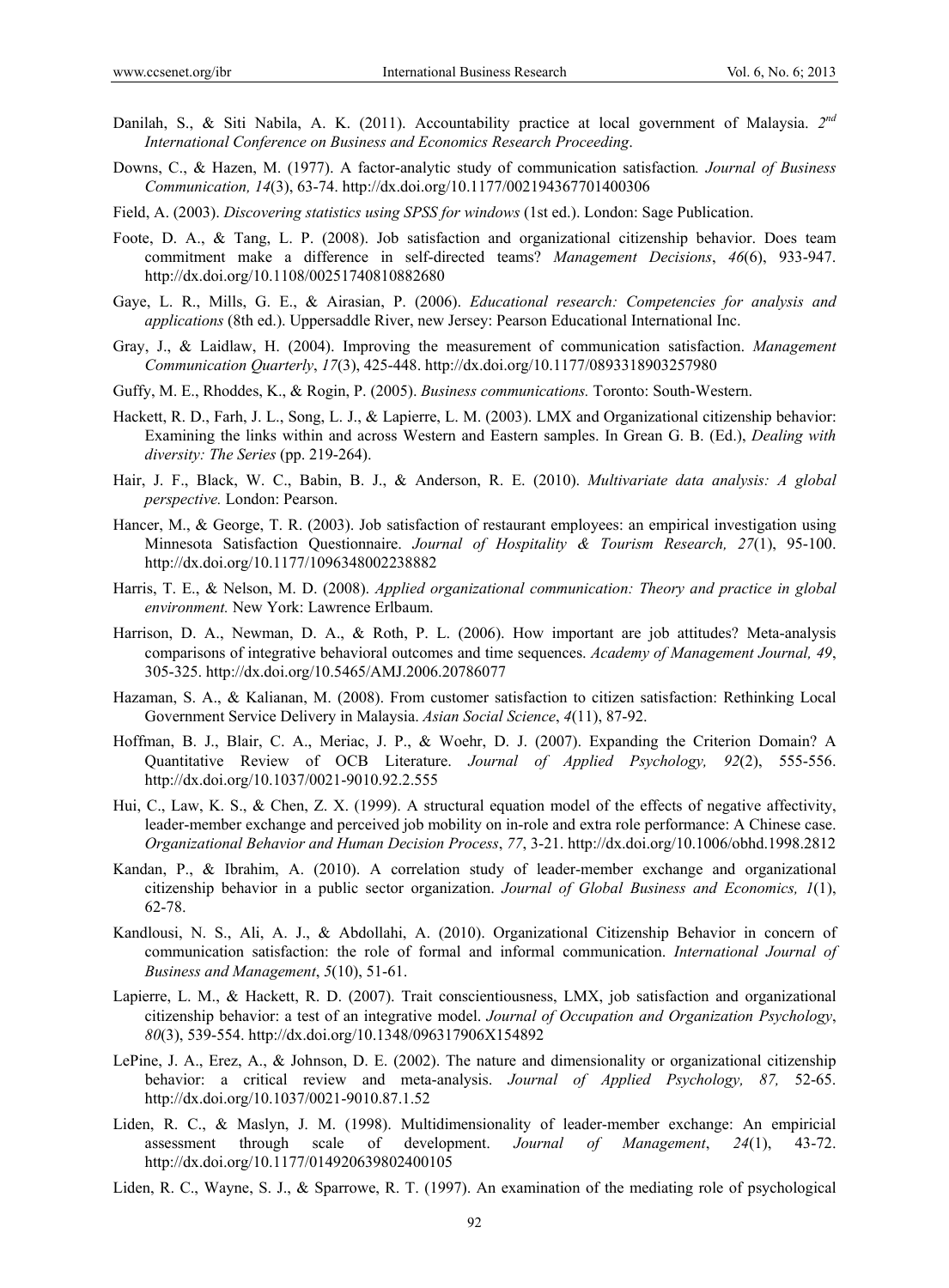empowerment on the relations between the job, interpersonal relationships and work outcomes. *Journal of Applied Psychology*, *85*, 407-416. http://dx.doi.org/10.1037/0021-9010.85.3407

- Malhotra, N. K. (2007). *Marketing research. An applied orientation* (4th ed.). New Jersey: Prentice Hall Upper Saddle River.
- Manzoni, J., & Barsoux, J. (2002). *The set-up-to-fail syndrome. How good managers cause great people to fail*. Boston: Harvard Business School Press.
- Motowidlo, S. J. (2000). Some basics issues related to contextual performance and organizational citizenship behavior in human resource management. *Human Resource Management Review, 10*(1), 115. http://dx.doi.org/10.1037/0021-9010.71.4.618
- Mueller, B. H., & Lee, J. (2002). Leader-member exchange and organizational communication satisfaction in multiple contexts. *The Journal of Business Communication, 39*(2), 220-244. http://dx.doi.org/10.1177/002194360203900204
- Murphy, G., Athanasou, J., & King, N. (2002). Job satisfaction and organizational citizenship behavior: A study of Australian human-service professionals. *Journal of Managerial Psychology, 17*(4), 287-297. http://dx.doi.org/10.1108/02683940210428092
- Normala, A. I., & Syed, S. A. (2009). Leader member exchange and organizational citizenship behavior: The mediating impact of self-esteem. *International Journal of Business and Management, 4*(3), 52-61.
- Nunnally, J. C. (1978). *Psychometric Theory* (2nd ed.). New York: McGraw Hill Book Company.
- Organ, D. W. (1988). *Organizational Citizenship behavior. The good soldier syndrome*. Lexington, MA: Lexington Books.
- Organ, D. W., & Ryan, K. (1995). A meta-analytic review of attitudinal and dispositional predictors of organizational citizenship behavior. *Personnel Psychology, 48*, 775-802. http://dx.doi.org/10.1111/j.1744-6570.1995.tb01781.x
- Podsakoff, N. P., Whiting, S. W., Podsakoff, P. M., & Blume, B. D. (2009). Individual and organizational level consequences of organizational citizenship behaviors: A meta-analysis. *Journal of Applied Psychology, 94*(1), 122-141. http://dx.doi.org/10.1037/a0013079
- Podsakoff, P. M., Mackenzie, S. B., Moorman, R. H., & Fetter, R. (1990). Transformational leaders' behaviours and their effects on followers' trust in leader, satisfaction and organizational citizenship behaviour. *Leadership Quarterly, 1*(2), 107-142. http://dx.doi.org/10.1016/1048-9843(90)900009-7
- Public Complaints Bureau, Annual Reports 2007 2011. Retrieved from http://www.pccb.gov.my/bpaweb.php?lang=E
- Sekaran, U., & Bougie, R. (2010). *Research methods for business: A skill building approach* (5th ed.). Chichester: John Wiley & Sons Ltd.
- Sidek, M. N. (2000). *Reka bentuk penyelidikan: Falsafah, teori dan praktis.* Universiti Putra Malaysia, Selangor.
- Simon, T., & Peterson, R. (2000). Task conflict and relationship conflict in top management teams: The pivotal role of intergroup trust. *Journal of Applied Psychology, 85*, 102-111. http://dx.doi.org/10.1037/0021-9010.85.1.102
- Tabachnick, B. G., & Fidell, L. S. (2007). *Uisng multivariate statistics* (5th ed.). Boston: Pearson Education Inc.
- Vigoda, E., & Golembiewski, R. T. (2001). Citizenship behavior and the spirit of new managerialism: A theoretical framework and challenges for governance. *The American Review of Public Administration*, *31*(3), 273-295. http://dx.doi.org/10.1177/02750740122064956
- Wang, H., Law, K. S., Hackett, R. D., Wang, D., & Chen, Z. X. (2005). Leader-member exchange as a mediator of the relationship between transformational leadership and follwers' performance and organizational citizenship behavior. *Academy of Management Journal, 48*, 420-432. http://dx.doi.org/10.5465/AMJ.2005.17407908
- Weiss, D. J., Dawis, R. V., England, G. W., & Lofquist, L. H. (1967). *Manual for the Minnesota Satisfaction Questionnaires.* Minneapolis: University of Minnesota.
- Yulk, G. A. (2006). L*eadership in organizations* (6th ed.). Upper Saddle River, NJ: Prentice Hall.
- Zaherawati, Z., Zuriawati, Z., & Mohd, Z. H. (2010). Environmental functions provided by Malaysian local